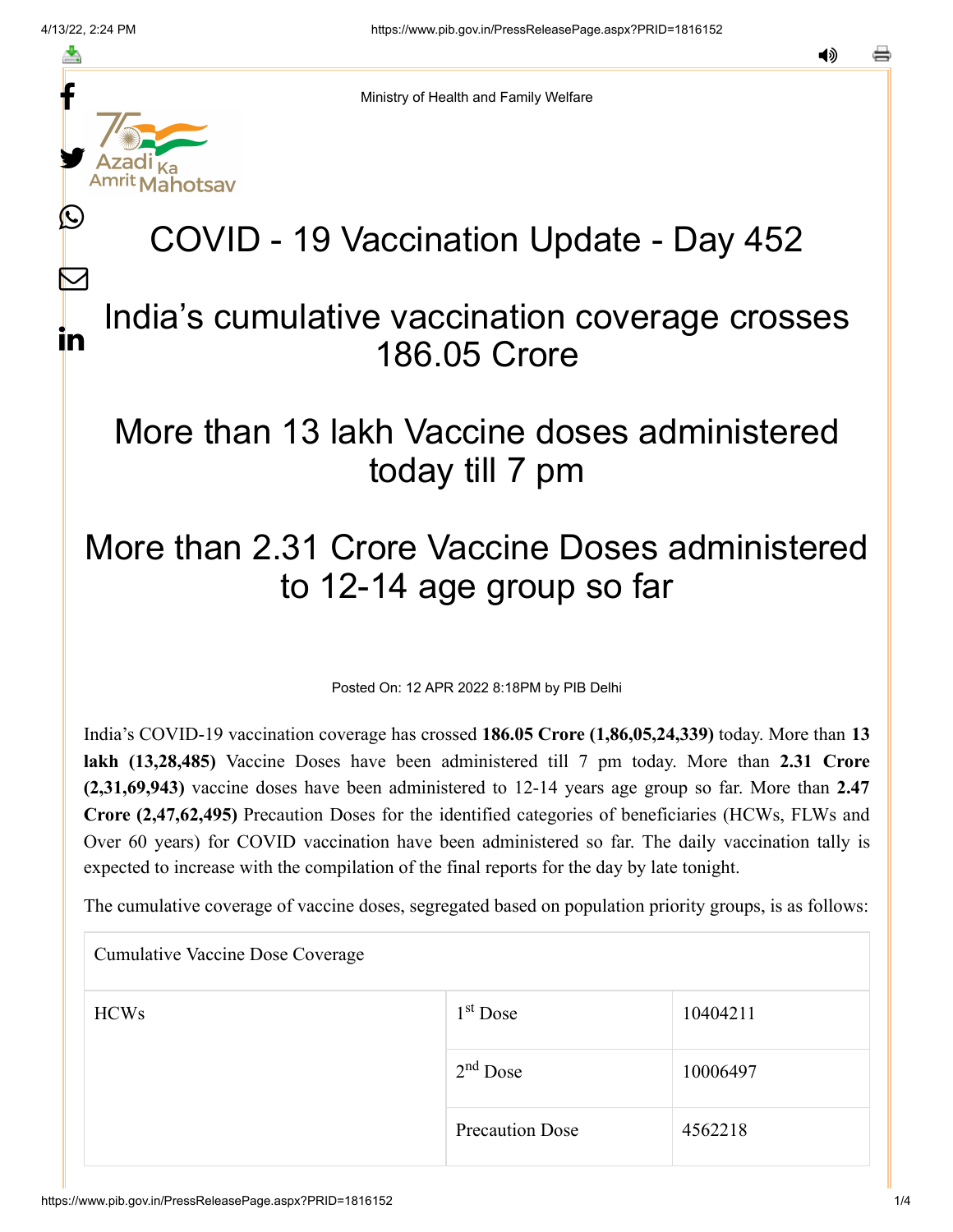| f                 | <b>FLWs</b>                                  | 1 <sup>st</sup> Dose   | 18414071   |  |
|-------------------|----------------------------------------------|------------------------|------------|--|
|                   |                                              | $2nd$ Dose             | 17522945   |  |
| $\mathbf{\Omega}$ |                                              | <b>Precaution Dose</b> | 7062887    |  |
|                   | Age Group 12-14 years                        | 1 <sup>st</sup> Dose   | 23169943   |  |
|                   | Age Group 15-18 years                        | $1st$ Dose             | 57749084   |  |
| in                |                                              | $2nd$ Dose             | 39915428   |  |
|                   | Age Group 18-44 years                        | 1 <sup>st</sup> Dose   | 555136082  |  |
|                   |                                              | $2nd$ Dose             | 471173270  |  |
|                   |                                              | <b>Precaution Dose</b> | 9712       |  |
|                   | Age Group 45-59 years                        | $1st$ Dose             | 202833573  |  |
|                   |                                              | $2nd$ Dose             | 186477888  |  |
|                   |                                              | <b>Precaution Dose</b> | 34727      |  |
|                   | Over 60 years                                | 1 <sup>st</sup> Dose   | 126801248  |  |
|                   |                                              | $2nd$ Dose             | 116157604  |  |
|                   |                                              | <b>Precaution Dose</b> | 13092951   |  |
|                   | Cumulative 1 <sup>st</sup> dose administered |                        | 994508212  |  |
|                   | Cumulative 2 <sup>nd</sup> dose administered |                        | 841253632  |  |
|                   | <b>Precaution Dose</b><br>24762495           |                        |            |  |
|                   | Total                                        |                        | 1860524339 |  |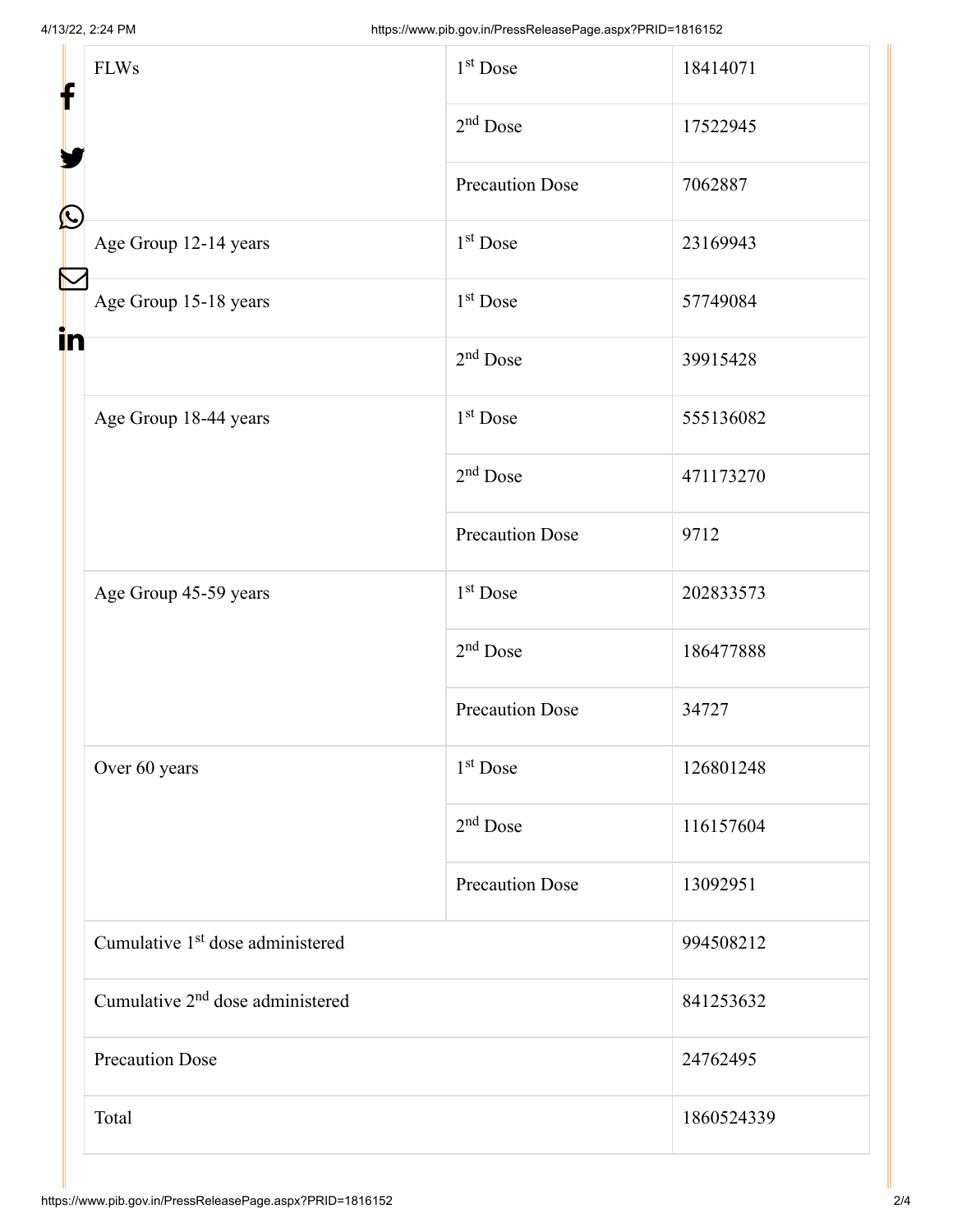Today's achievement in the vaccination exercise, segregated by population priority groups, is as follows:

| <b>HCWs</b>           | $1st$ Dose             | 44     |
|-----------------------|------------------------|--------|
|                       | $2nd$ Dose             | 473    |
|                       | <b>Precaution Dose</b> | 11206  |
| in FLWs               | $1st$ Dose             | 59     |
|                       | $2nd$ Dose             | 863    |
|                       | <b>Precaution Dose</b> | 22580  |
| Age Group 12-14 years | $1st$ Dose             | 387732 |
| Age Group 15-18 years | $1st$ Dose             | 43847  |
|                       | $2nd$ Dose             | 127441 |
| Age Group 18-44 years | $1st$ Dose             | 35048  |
|                       | $2nd$ Dose             | 398949 |
|                       | <b>Precaution Dose</b> | 3437   |
| Age Group 45-59 years | $1st$ Dose             | 4844   |
|                       | $2nd$ Dose             | 80889  |
|                       | <b>Precaution Dose</b> | 13272  |
| Over 60 years         | $1st$ Dose             | 3776   |
|                       | $2nd$ Dose             | 52789  |